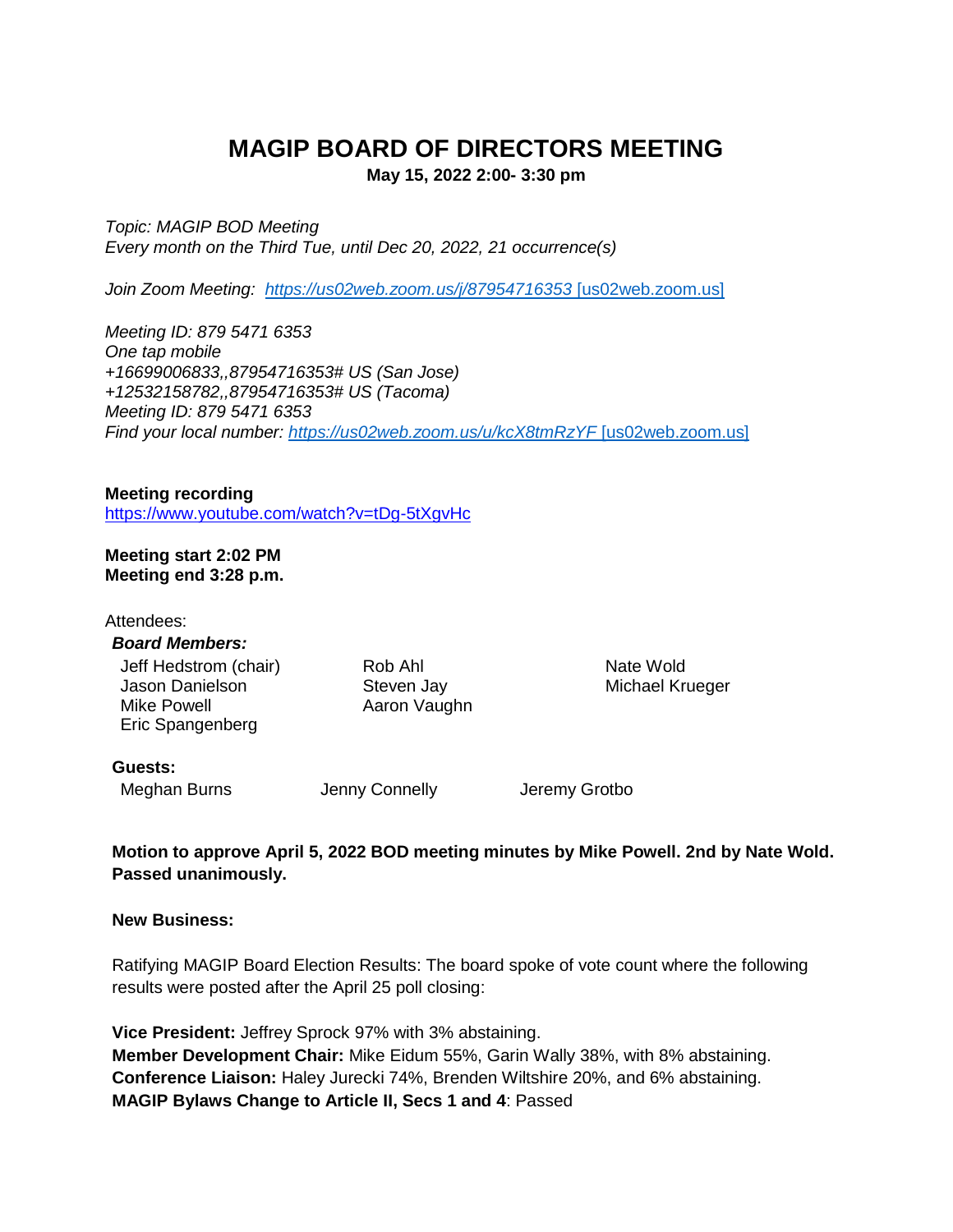- Mike Powell asked about Hailey's new employment (recent job change) and whether there would be any new constraints that would affect her role on the MAGIP Board.
- Jeff said the board would reach out to her as well as other election winners. Jeff Hedstrom, Mike Powell, and Michael Kruegar would share the tasks of informing the new board members and include information about next board meetings, including the fall retreat.
- Jeff said new polling software for voting was used. This software, built through the same tools used within MAGIP.org's site builder, Wild Apricot, was chosen instead of Survey Monkey that was used in prior years.

## **Motion to ratify the 2022 election results by Michael Krueger. 2nd by Mike Powell. Passed unanimously.**

## **New Business - 2023 Budget**

Nate Wold discussed the 2023 proposed operating budget where he went over the following talking points:

- A proposed \$10 MAGIP individual membership increase.
- Income from registration, sponsorships, and workshops could generate a higher yearly revenue overall compared to 2022's with an expected turnout of 200 attending the Geocon in Bozeman 2023.
- Jeff added that the facility cost in Bozeman may be lower in Bozeman and that could also affect revenue.
- Nate said that a considerable percentage of budget costs are attributed toward food and catering – substantial especially with Missoula Geocon's costs and 2022 inflation increases.
- A proposed Public Information Officer (PIO) contract estimate provided by Michelle (Full Scope) with the individual paid 2 hours a week at \$45 an hour, Nate said, could cost \$4,700 for the year. Jeff added Michelle got this estimate outside of Full Scope.
- The PIO is the main reason for the membership cost increase.
- Jenny Connelly added that the board should be vigilant of rising room rates.
- Under grants the funds were not used, nor requested.
- Jeff suggested moving the headings of Grants and Scholarships together in the budget spreadsheet.
- Wild Apricot costs are up since they are now hosting the domain instead of GoDaddy at \$448. With no GoDaddy costs, the added Wild Apricot cost is a wash.
- Nate asked whether Survey Monkey will still be needed. Jeff suggested keeping the software to keep an extensive MAGIP vote history as well as it carries more use-cases for polls outside of election polling.
- Given the subheading under Web Charges, under Payment Processing, Meghan asked whether payment processing within the MAGIP site, Affinipay, is truly needed given Wild Apricot's own pay processing. Board members suggested asking Michelle if there is something more needed through Affinipay.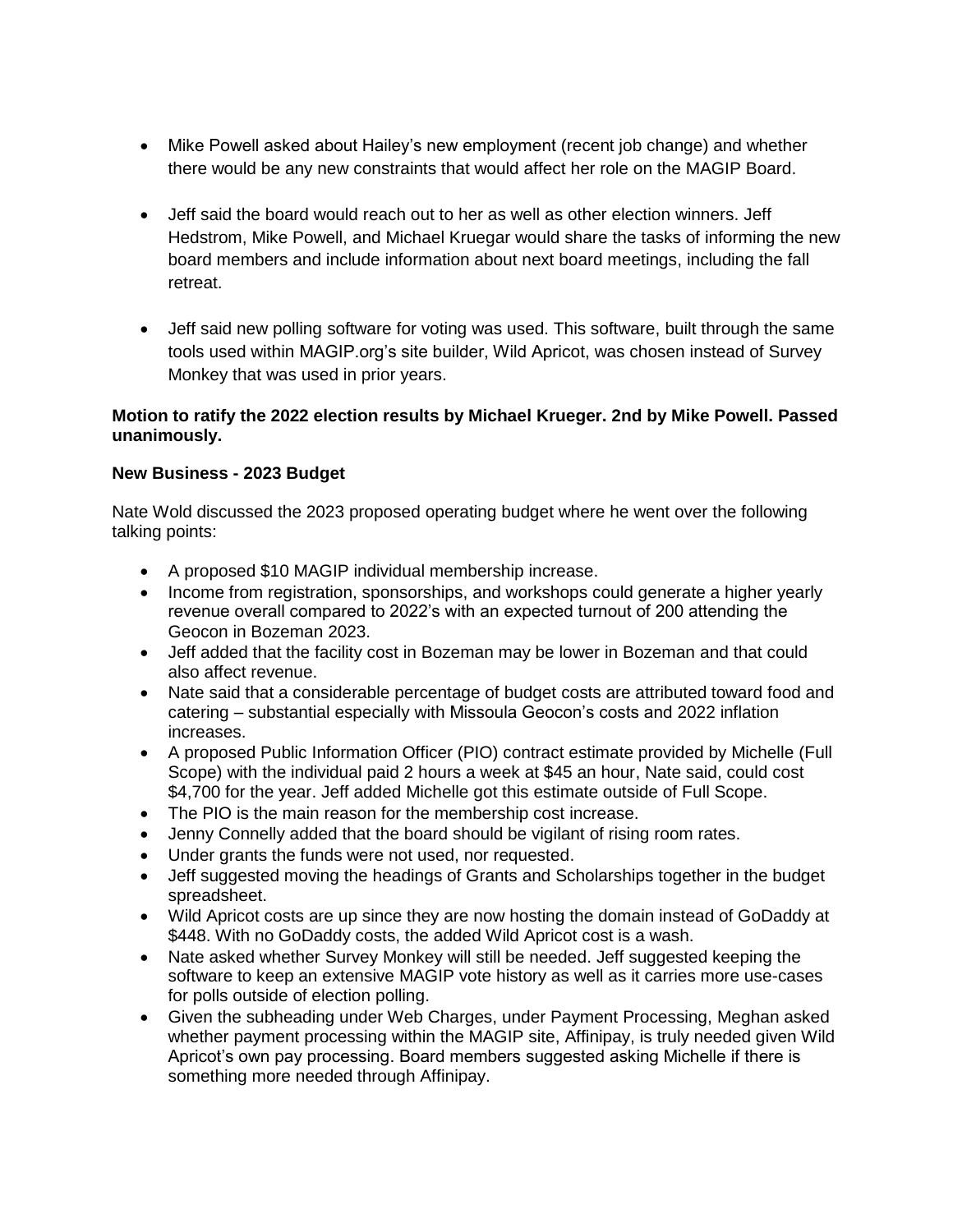• Nate wrapped up overall budget to show a tentative \$3,119 surplus. The board will work this out to later approve in June's meeting. Considering raising membership fees.

## **New Business - Upcoming Board Meetings**

- Mike Powell said he will revisit the 2023 budget discussion with newly elected members at Billings in-person meeting on June 22.
- Jeff suggested having the October, 2022 quarterly board meeting at the Bozeman facility for the Geocon and have it optional for board members to attend live but there is the incentive opportunity to walk through the hotel.
- Jeff said the December board meeting has been moved back a week to avoid the Christmas holiday (now Dec 13).
- Jeff wanted to discuss in the June board meetings and talk about bringing a surveyor presence from MARLS to the 2023 Geocon.
- Also the subjects of local government, job board, communication PIO and membership rate increase among other topics will be brought to the June board meeting.

#### **New Business – Other**

- MAGIP member and former board member Curtiss DeVault was requesting a GISP support letter from the board. Michelle will write these.
- Departing member, Michael Krueger, gave his praise toward the board's work during his wisdom speech and said he will stay engaged and in touch after his term. He said that MAGIP is special and unique for the state's GIS professionals. Also, Steve Jay, departed with a speech and said he liked watching the organization and the board mature. He enjoyed helping to get the Small Government SIG off the ground and intends to help the board out in the future.
- Phoebe Ferguson could not attend the meeting, but Jeff said he would get a departing wisdom statement from her to send out later to the board members.

## **Treasurer's Report – Nate Wold**

- Nate said the organization's taxes are handled and submitted.
- He said there were a couple scholarship checks he sent to recipients from the University of Montana.

#### **Scholarships and Grants – Rob Ahl**

- Rob said that in the future that dispersal information on the scholarships should be given to the universities where the funds should be fully dispersed in the Fall semester to avoid confusion with the financial aid office splitting or holding the funds from one term to the other.
- Rob will give specific instruction to Nate in regards to the scholarship dispersal details.

#### **Member Development – Steve Jay**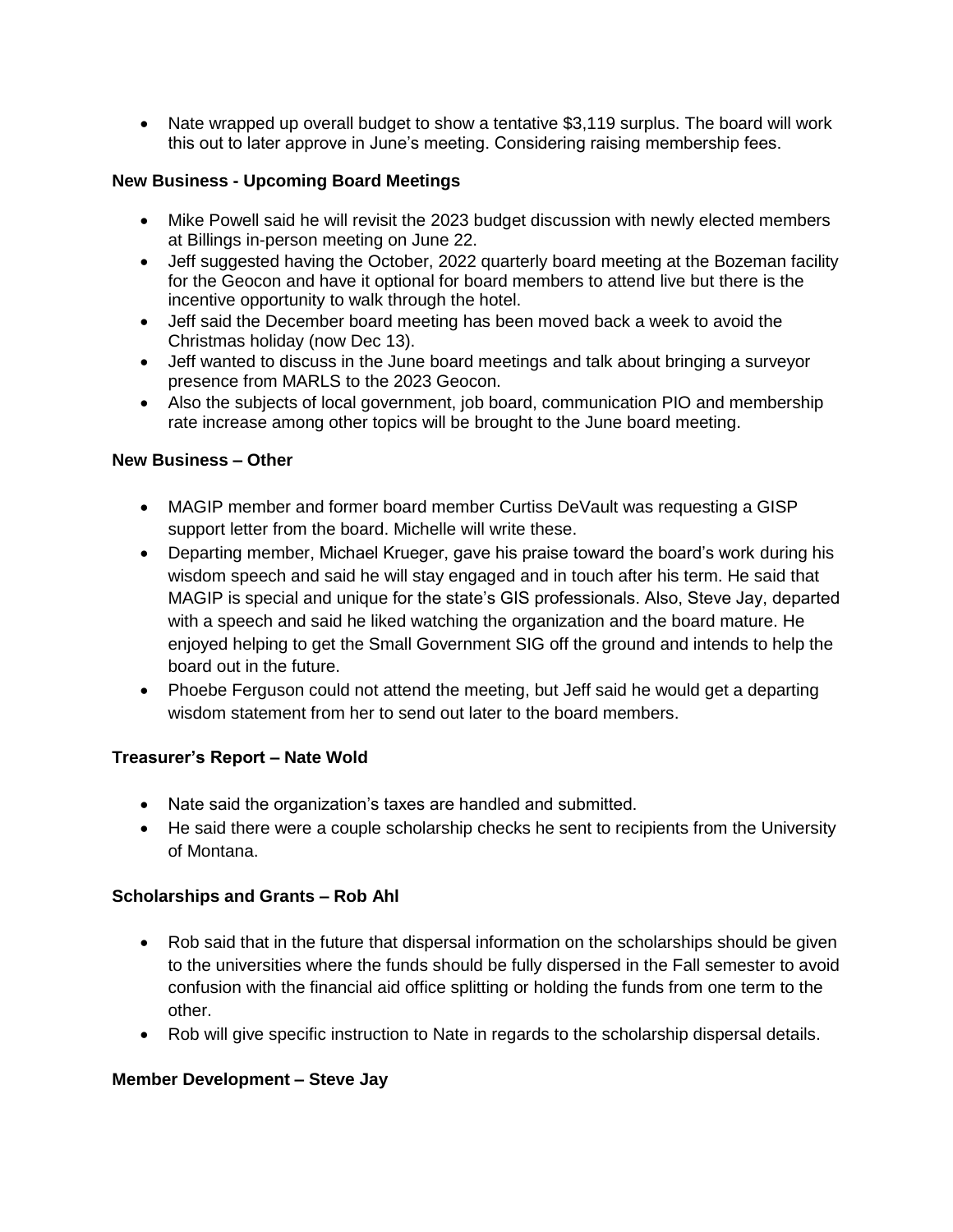- He gave praise to the conference in-person meetings and the break out session discussions -- especially the Local Government talks.
- Steve said the 2021 Salary Survey report is nearly drafted and needs a conclusion as well as an executive summary from Jeff Hedstrom. He added that when those two things are done it needs to be reviewed by the board and sent to the membership.

# **Technical Committee – Jason Danielson**

- Jason had to leave the meeting yet provided the following updates from the conference report:
- Hand written thank-you notes were written and sent to the Missoula Geocon workshop instructors.
- Conference survey response showed most attendees enjoyed the list of workshop options.
- Survey recommendations: better signage at the geocon, better access to power strips in each room, attendees would have preferred some workshop instructions to be emailed earlier for better preparation as well as to add levels of difficulty to the workshops.
- Other workshop topics for future training were: QGIS, LiDAR, ArcGIS Insights, ArcGIS Notebooks, GISP, and how-to trainings for specific techniques with GIS tools.

# **Web – Meghan**

No new updates.

# **MLIAC – Eric Spangenberg**

- Should MLIA Council reappoint Eric, he said he's looking forward to becoming a voting MAGIP Board member as per the newly passed MAGIP by-law verbiage. He will make the board aware of their representative now being a voting member.
- MLIAC meeting at the Geocon in Missoula yielded many people in attendance.
- The fiscal year 2023 grant program yielded about 8 grants at a total of \$283,000 but had only budgeted \$250,000 -- though the State Library will try to fully fund all.
- For NG911 public users, the State Library is offering online validation tools, which may help with some of the grant recipients who are updating their public safety GIS.
- Strategic plan was presented by the organization AppGeo at the last meeting and outlined some of the plans and goals.
- The state library is developing and new brand and logo as well as some other marketing objectives.

# **Administration – Michelle not present**

**Board Chair, Jeff Hedstrom signs off**